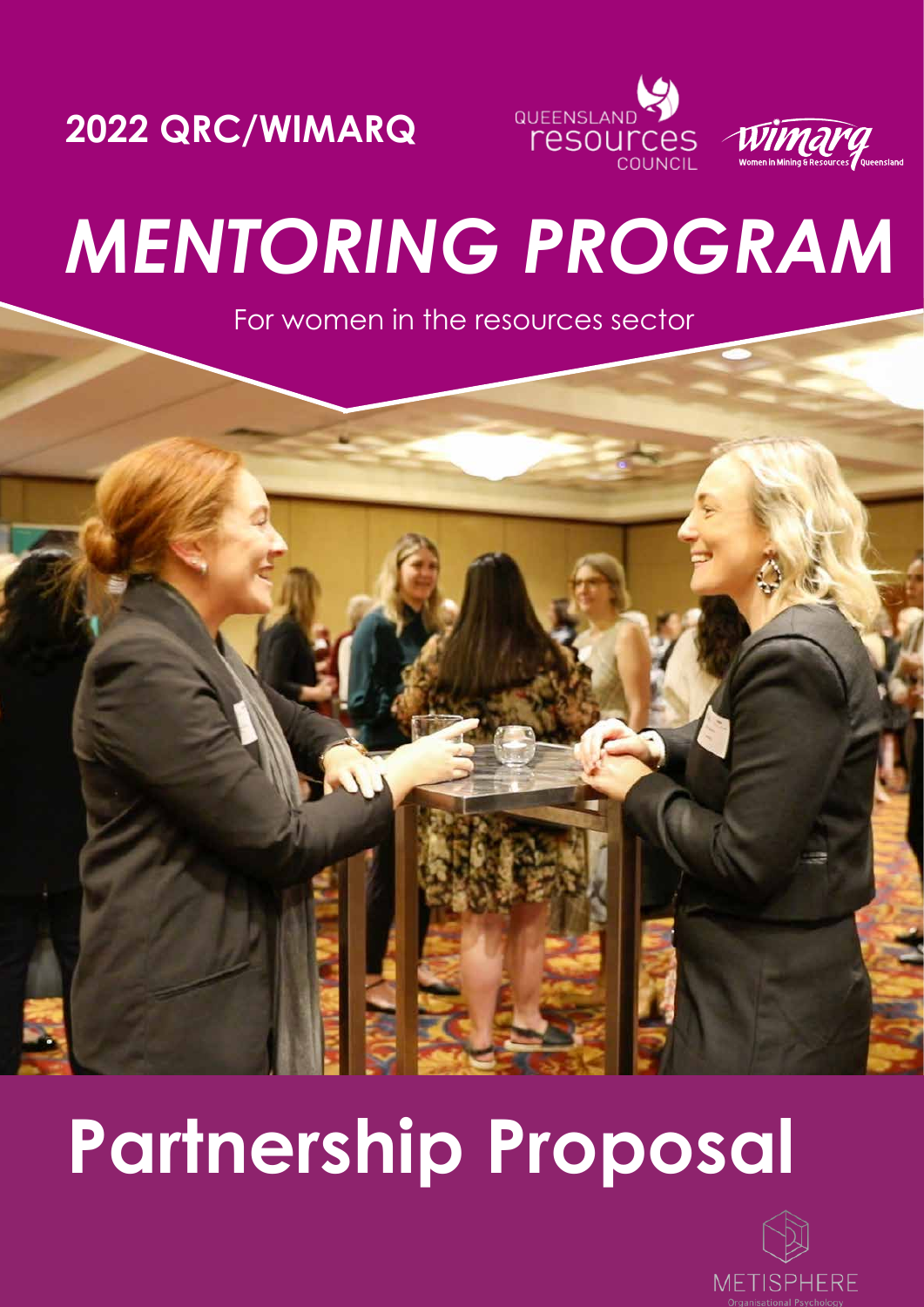# **ABOUT THE PROGRAM**

The aim of the QRC/WIMARQ Mentoring Program is to provide a structured, sustainable mentoring process that supports mentees through career guidance and direction by sharing mentor/mentee experiences, developing goals and forging exceptional mentoring relationships beyond the program's duration.

The QRC/WIMARQ Mentoring Program is the first of its kind in Queensland and was created in response to identified demand for formal mentoring for women working in Queensland's minerals and energy sectors, and as a way to improve retention and progression of women in these sectors.

#### **THE STATISTICS**

- More than 400 mentees over nine programs.
- Age range: majority 25-34 years old.
- Roles: mostly operational sitebased roles in predominantly mining engineering followed by geology, environmental science, HSE, training and community relations.
- Locations: Blackwater, McKinlay, Mount Isa, Mackay, Moranbah, Peak Downs, Gladstone, Tieri, Townsville, Middlemount and Brisbane.
- Major career challenges: Lack of career support for women in management, work/life balance, lack of career direction, career progression, leadership, influencing, self-confidence and small team/big workload.

#### **PROGRAM FEEDBACK IN 2020**

- 97% of survey respondents agreed that they had a quality relationship with their mentor/mentee.
- 97% of survey respondents would "recommend this program to my friends and colleagues.
- 89% of survey respondents had five or more sessions with their mentee/mentor between June and November 2020 (of these, 20% had 8+ sessions).
- 89% of mentor survey respondents felt they "got something from the process too".

#### **Main topics of mentees' interest:**

- Career quidance
- Assistance with goal-setting
- Improving business acumen
- Advice on maintaining positive mental health and wellbeing
- Advice on work-life balance

#### **TESTIMONIALS**

*"Thank you for this program to take a hard look at myself, my actions and where I can make changes to benefit my team, workplace and myself. It is a tremendous opportunity for personal growth and adding value to our respective workplaces"*

*"The QRC/WIMARQ Mentoring Program has been such a valuable program for me in what has been a very tough year with COVID. My mentor was such a perfect match, we discovered we had been on a very similar career journey and had experienced similar highs and lows. The program has taught me a lot about myself, good and not so good and I am already implementing the changes and seeing results. Thank you!"*

*"Well structured program that did an amazing job of matching me with a mentor. We faced many challenges, including COVID-19, my mentor moving overseas, both of us changing positions over the course of the program, but we still managed to have eight sessions and learn a lot from each other. The program and my* mentor assisted greatly with clarifying my future career goals among other things. Definitely recommend."





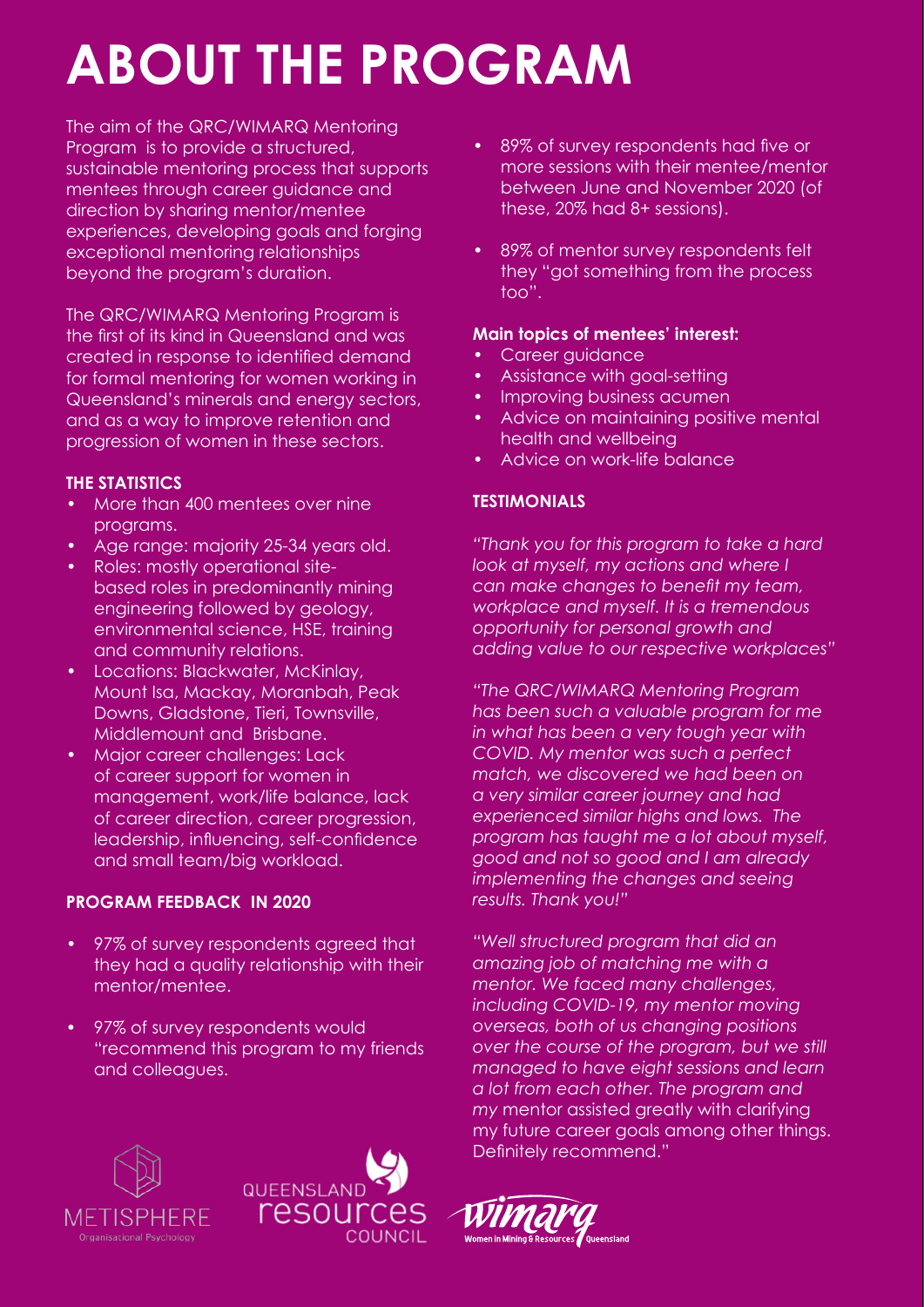

### **PROGRAM DETAILS FOR 2022**

- June November 2022
- Up to 75 mentee places available
- Mentee applications open (29 October 2021)
- Launch (June 2022)
- Midway (August 2022)
- Finale (November 2022)
- Mentees will be able to request a male or female mentor.
- Cost \$2,000 + GST for each mentee.

#### **BENEFITS FOR MENTEES**

- Career guidance and support from a highly regarded female or male working in the sector.
- Comprehensive training provided to all participants and on-going educational correspondence.
- The opportunities to meet all mentors and industry leaders.
- Development of career goals with an experienced person outside of the mentee's workplace.
- A friend to share work/life experiences.
- Being part of a unique, tailored and extraordinary program for remotelybased and city-based women working in the minerals and energy sectors in Queensland.

#### **MENTOR RESPONSIBILITIES AND BENEFITS**

- Complete an online mentor application that aims to identify your strengths, areas of expertise and industry experience.
- Attend a mandatory three hour training session on in June 2022 for insights into building a successful mentoring partnership.
- Attend the mandatory QRC/WIMARQ Mentoring Program launch event, which is coordinated as part of your training session in June 2022. It will be mentors' first opportunity to meet mentees face-to-face.
- Provide professional support, career guidance and industry advice to a female mentee on a 3-4 week basis for the duration of the program (June - November). Approximate time commitment is 12 hours.
- The opportunity to provide guidance, support and leadership to the state's future resources leaders.
- **Exceptional networking and business** development opportunities.
- Opportunity to 'give back' to the resources sector in a productive and unique way.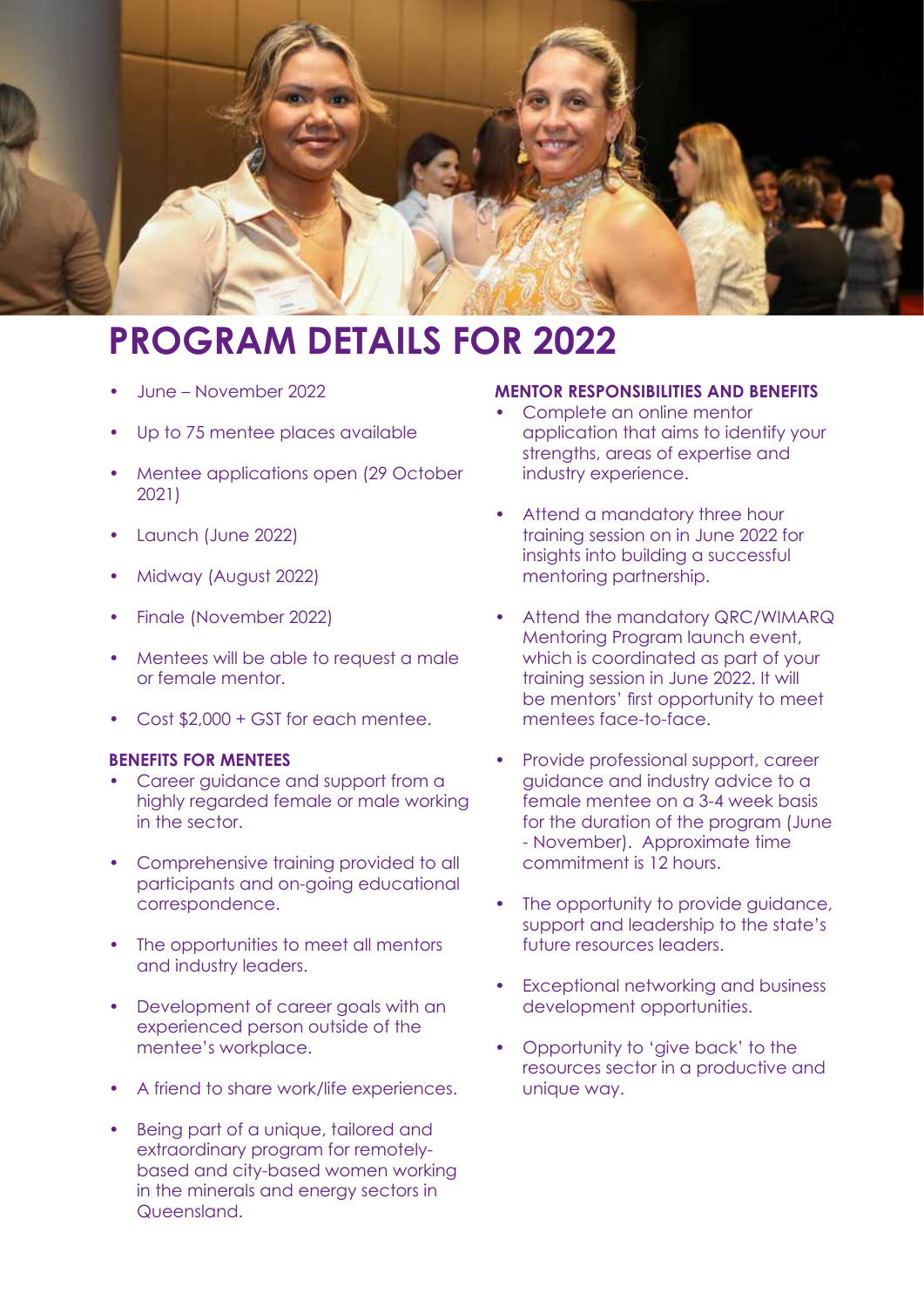### **PROGRAM OUTCOMES**

lThe success of the initiative can be measured by the progress of mentees since completing the program.

A longitudinal study of mentees and mentors since the program started in 2014 has demonstrated encouraging results.

The survey was sent to more than 600 past program participants from 2014 – 2019. Here is a snapshot of the results.

• 92% of current or past mentors feel that participating in the QRC/WIMARQ Mentoring Program provided them with "valuable insights and learnings that have enhanced their role as a leader in their organisation".

## **WHO WE ARE**

#### **QUEENSLAND RESOURCES COUNCIL**

*Queensland Resources Council (QRC) is*  a not-for-profit peak industry association representing the commercial developers of Queensland's minerals and energy resources.

QRC works to secure an environment conducive to the long-term sustainability of minerals and energy sector industries in Queensland.

#### **WOMEN IN MINING & RESOURCES QLD**

WIMARQ is a volunteer group who organise opportunities for the mentoring, support and encouragement of women who are working in, studying for or taking a break from the minerals and energy sectors. A reference group to the QRC, it is aims to influence the gender diversity and inclusion outcomes in the Queensland resource sector .

- 92% of survey respondents have recommended the QRC/WIMARQ Mentoring Program to friends and colleagues.
- 90% feel that QRC/WIMARQ Mentoring Program was a useful addition to their needs at the time of completion.
- 85% of survey respondents agree that since finishing the QRC/WIMARQ Mentoring Program, "it has made a positive impact on my career (or life) in some way".
- Outstanding elements include: supportive network, professionally run, confidence building, program structure, training, relationship building, having a mentor outside my workplace.

#### **METISPHERE**

Perth-based management consulting firm, Metisphere, is best known for developing world-first mentoring programs for women in mining and construction, encouraging diversity in these industries. It was founded by its managing director Dr Ali Burston an organisational psychologist who since founding the company in

2010, has been one of Australia's loudest champions for gender diversity and mental health in the energy, construction and resources sectors.

In 2016 she was a founding board member for not-for-profit group, Society of Industrial and Organisational Psychology Australia Incorporated ('SIOPA'), creating a pathway and support network for others in her own industry and currently serves as vice president.





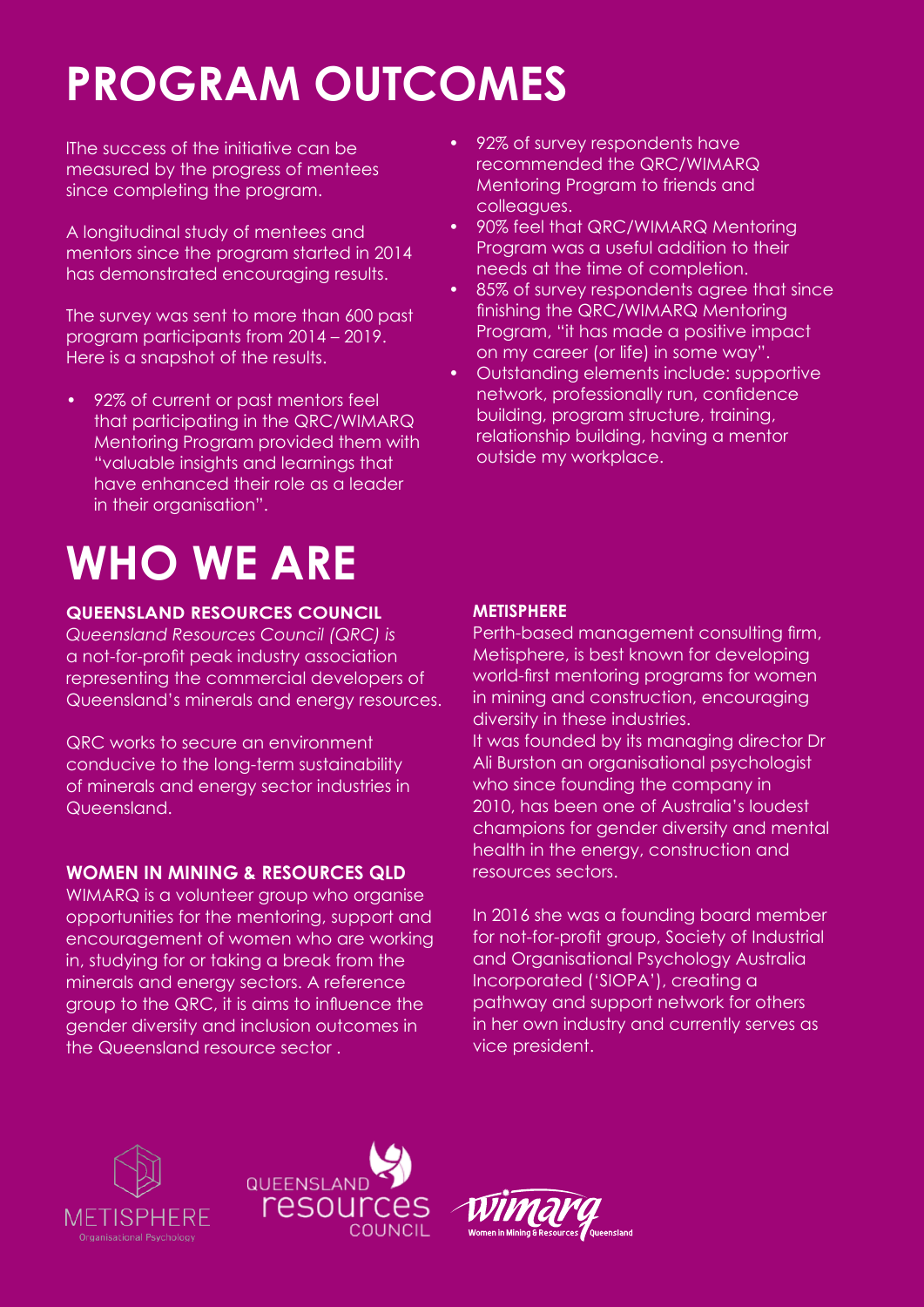### **PARTNER OPPORTUNITIES**

#### **PLATINUM - \$25,000+GST (1) (QRC members) (\$30,000+GST non-QRC members)**

- Guaranteed places for up to 10 mentees on the program.\*
- Company's branding to appear on program training books for mentors and mentees
- company's branding to appear on program completion and mentor thank you certificates
- Company pull-up banner at all networking events and at all training sessions
- Speaking opportunity at launch, midway and finale events
- Ten sponsor guests wited to ed thinetworking event
- $R_{\text{e}}$  and on in QRC ews recognition and social media
- $\cdot$  Recognition on  $\mathbb{R}$ C and WIMARQ websites, news releases and social media
- Sponsor's and logo to feature in all communications related to the program via QRC and MIMARQ social media and news releases. WIMARQ has an online cohort of almost 8,000 people across its Facebook, Twitter, Linked in and membership database. QRC has a Facebook following of more than 3,000 and LinkedIn network of more than 14,000. Company pull-up banner ar cline<br>Speaking opportunity at<br>Ten spons statistics of particles<br>of the spons of the statistics of the statistics of the statistics<br>Spons r's dogo to feature in<br>an MARQ social media and ne

#### **GOLD - \$20,000+GST (2) (QRC members) (\$24,000+GST non-QRC members)**

- Guaranteed places for up to five mentees on the program\*
- Company's branding to appear on program training books for mentors and mentees
- Company pull-up banner at all networking events and at all training sessions
- Eight sponsor guests invited to each networking event
- Recognition in QRC news releases and social media
- Recognition on QRC and WIMARQ website, news releases and social media
- Sponsor's name/logo to feature in all communications related to the program via QRC and WIMARQ social media and news releases. WIMARQ has an online cohort of almost 8,000 people across its Facebook, Twitter, Linked in and membership database. QRC has a Facebook following of more than 3,000 and LinkedIn network of more than 14,000.

#### **SILVER - \$15,000+GST (4)(QRC members) (\$18,000+GST non-QRC members)**

- Guaranteed places for up to three mentees on the program\*
- Company's branding to appear on program training books for mentors and mentees
- Company pull-up banner all training sessions and events
- Six sponsor guests invited to each networking event
- Recognition in QRC news releases and social media
- Recognition on QRC and WIMARQ website, news releases and social media
- Sponsor's name/logo to feature in all communications related to the program via QRC and WIMARQ social media and news releases. WIMARQ has an online cohort of almost 8,000 people across its Facebook, Twitter, Linked in and membership database. QRC has a Facebook following of more than 3,000 and LinkedIn network of more than 14,000.

#### **COPPER \$10,000+GST (6) (QRC members) (\$12,000+GST non-QRC members)**

- Guaranteed places for up to two mentees on the program\*
- Company's branding to appear on program training books for mentors and mentees
- Company pull-up banner at all events and at all training sessions
- Four sponsor guests invited to all events.
- Recognition in QRC news releases and social media
- Recognition on QRC and WIMARQ website, news releases and social media
- Sponsor's name/logo to feature in all communications related to the program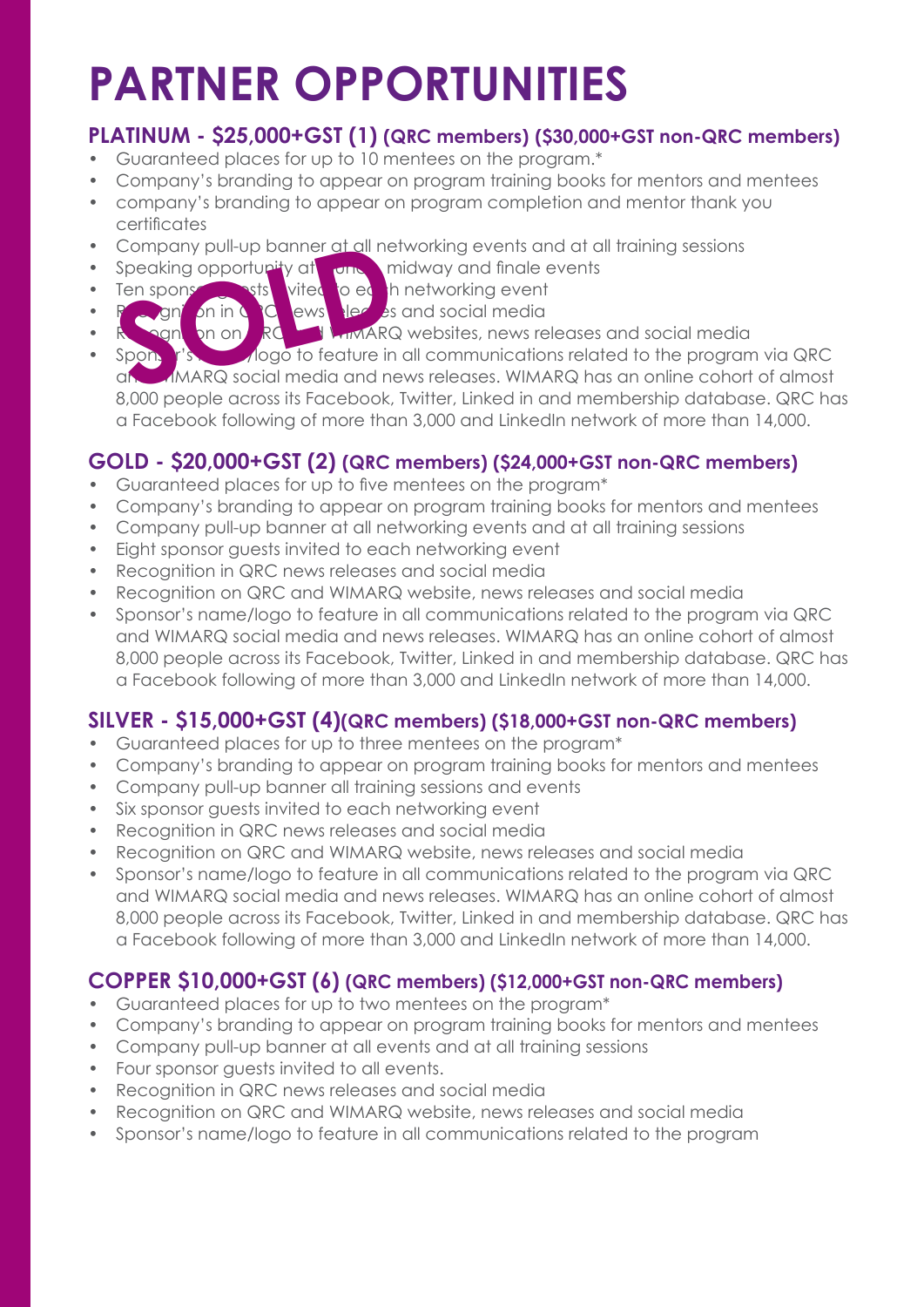#### **BRONZE - \$5,000+GST (8) (QRC members) (\$6,000+GST non-QRC members)**

- Third-level branding on training materials
- Guaranteed place for one mentee on the program\*
- Company's branding to appear on program training books for mentors and mentees
- Company pull-up banner at all events and at all training sessions
- Two sponsor guests invited to all events.
- Recognition in QRC news releases and social media
- Recognition on QRC and WIMARQ website, news releases and social media
- Sponsor's name/logo to feature in all communications related to the program via QRC and WIMARQ social media and news releases. WIMARQ has an online cohort of almost 8,000 people across its Facebook, Twitter, Linked in and membership database. QRC has a Facebook following of more than 3,000 and LinkedIn network of more than 14,000.

#### **MENTEESHIPS - \$2,000+GST** (**QRC/WIMARQ members/ individuals) | \$2,600+GST non-QRC member companies**

Menteeships can be purchased in addition to sponsorship packages, or separately as a non-sponsor. Individuals may only take advantage of the member rates if they are not being reimbursed by their employer.

**\*NB Sponsorship guarantees availability of the indicated number of menteeships for the sponsor. To take up your mentee places, these need to be purchased separately at additional cost via the mentoring program payment portal. Additional mentees can be purchased over and above the sponsor's guaranteed minimums, depending on availability.**





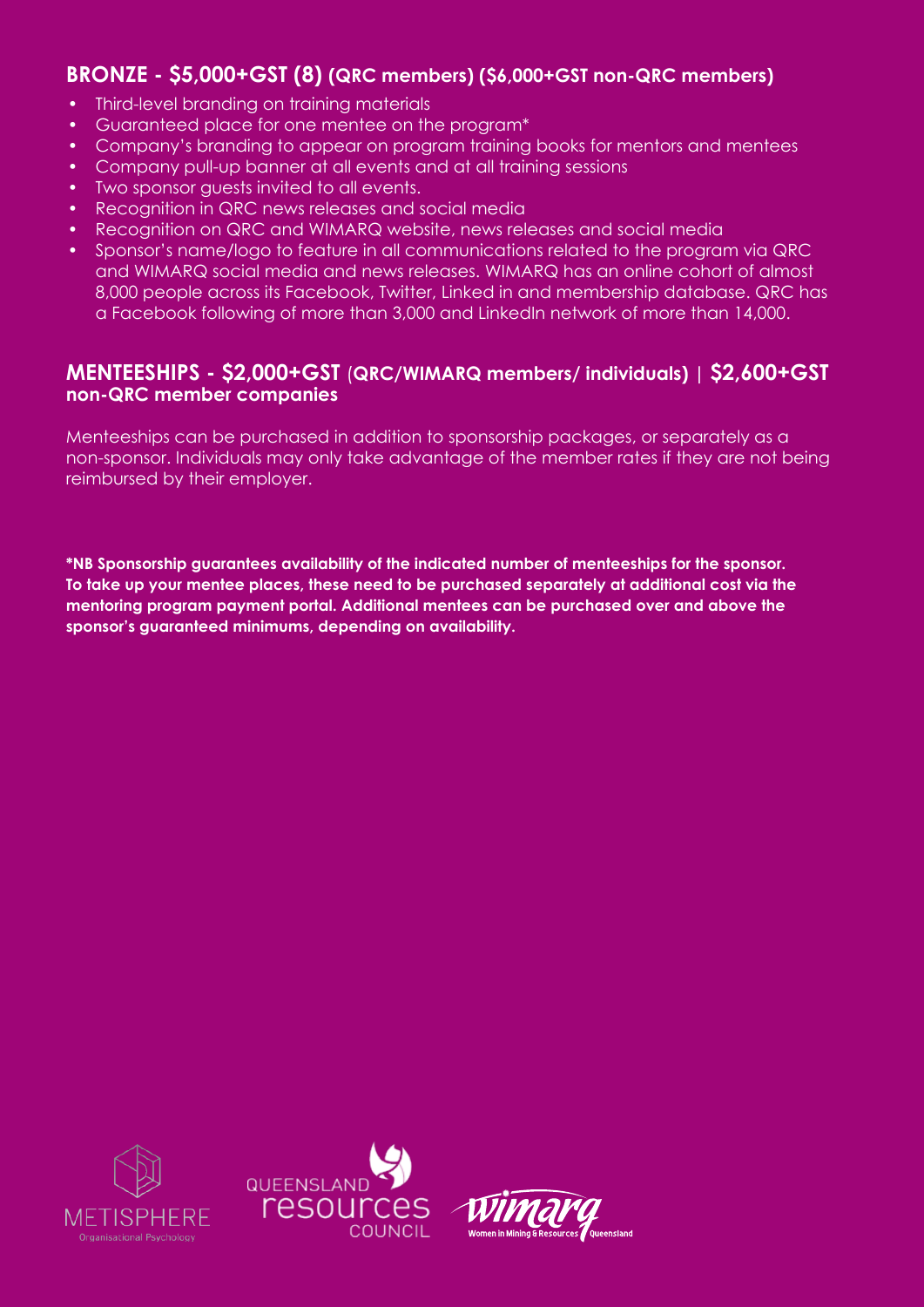